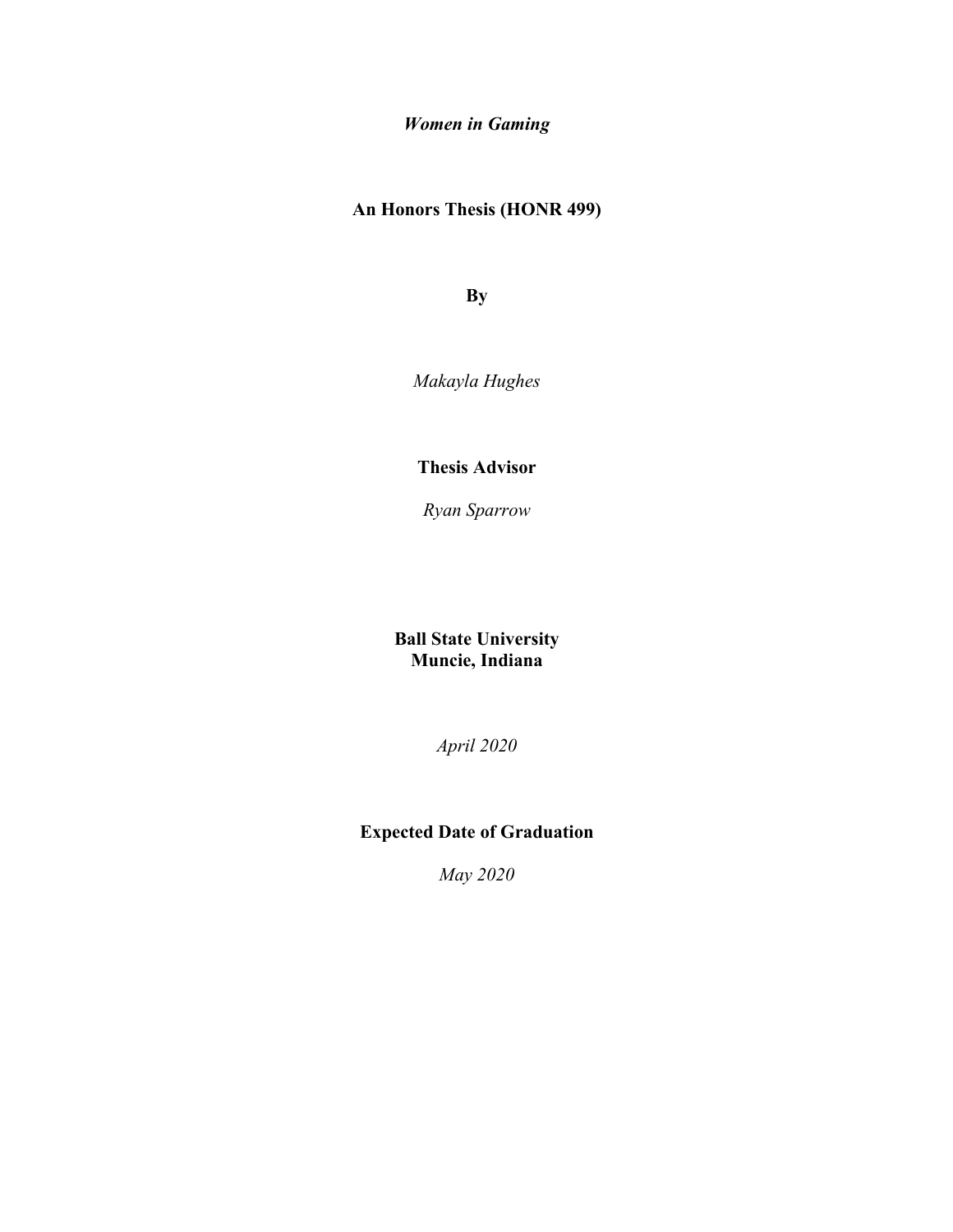#### **Abstract**

Gaming has typically been considered a male hobby, but there is a large group of women in the gaming industry that aren't talked about or are largely ignored. Almost half of the gamers in the United States are females. This thesis compiles information and research in a website about females in the gaming industry, both those in games and those that play them. This is to showcase that the tech and gaming fields are not as male-dominated as one might assume and to help highlight the role women have had on the industry. My thesis is a website I coded that includes blog posts and other information about the status of women in gaming.

#### **Acknowledgments**

I wanted to thank Renee Clear for helping me throughout most of my time at college and helping me develop my idea more clearly. Her knowledge and wisdom helped me learn how to code and do front-end development.

Thank you to Dr. Paul Gestwicki for helping expand my knowledge and love for gaming. Taking his classes at Ball State helped me see a different career path I never knew was possible.

I would like to thank Ryan Sparrow for advising me during this thesis. Thank you for taking on my thesis last minute after some bumps in the road.

I would also like to thank Dylan for his support and encouragement. And I would like to thank my family for their support of me pursuing an education.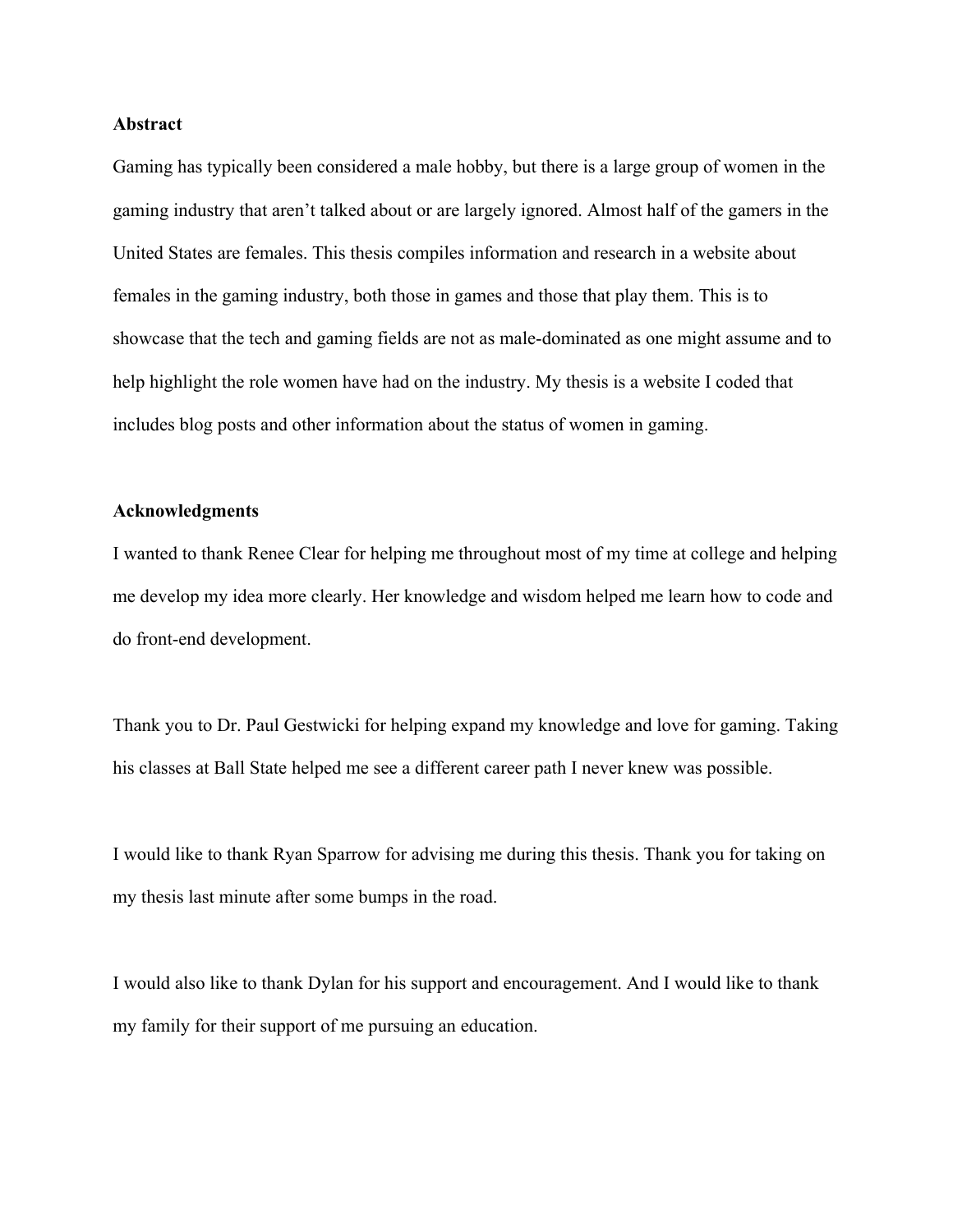### **Process Analysis Statements**

For my honors thesis project, I decided to do a website focused on women in gaming. In my education as a Journalism Graphics major, I had learned a lot about front-end development and had decided it was something I wanted to spend more time on in my time at college. I enjoyed coding because it exercised a different side of my brain than I had received in my school curriculum. It allowed me to be creative, but it was mechanical and relied on making sure everything was organized properly so the website would work. It requires a lot of attention to minute details, so it's really fun to test myself even though it requires a lot of patience, time and effort.

I decided to do a website based on women in gaming because I had always loved gaming ever since I was a kid. I grew up playing the PlayStation 2 and Nintendo 64. Gaming was an outlet for me, and I spent hours of my childhood playing a variety of different games. As I got older, I slowly stopped playing games when I realized how unconventional it was for a female to be big into gaming. It was a hobby, not like art or cheerleading which other girls were into, and kids at school thought I was weird spending my time playing videogames. Around the time I was about to graduate from high school was when I really got back into gaming again. I got a PlayStation 4, and my passion for videogames for back, not that it ever really went away. I also eventually got a Nintendo Switch, and I decided to stop hiding my passion in college. I realized it was still a little unconventional to play videogames so much in college as a female. Other girls were in sororities, and I was in my room playing games online with my friends. I like other things too, but I enjoy playing videogames and that's okay.

I have a passion for gaming, and this project was a creation of me wanting to show others that it's okay for females to game, it's not something we have to hide. Female gamers are out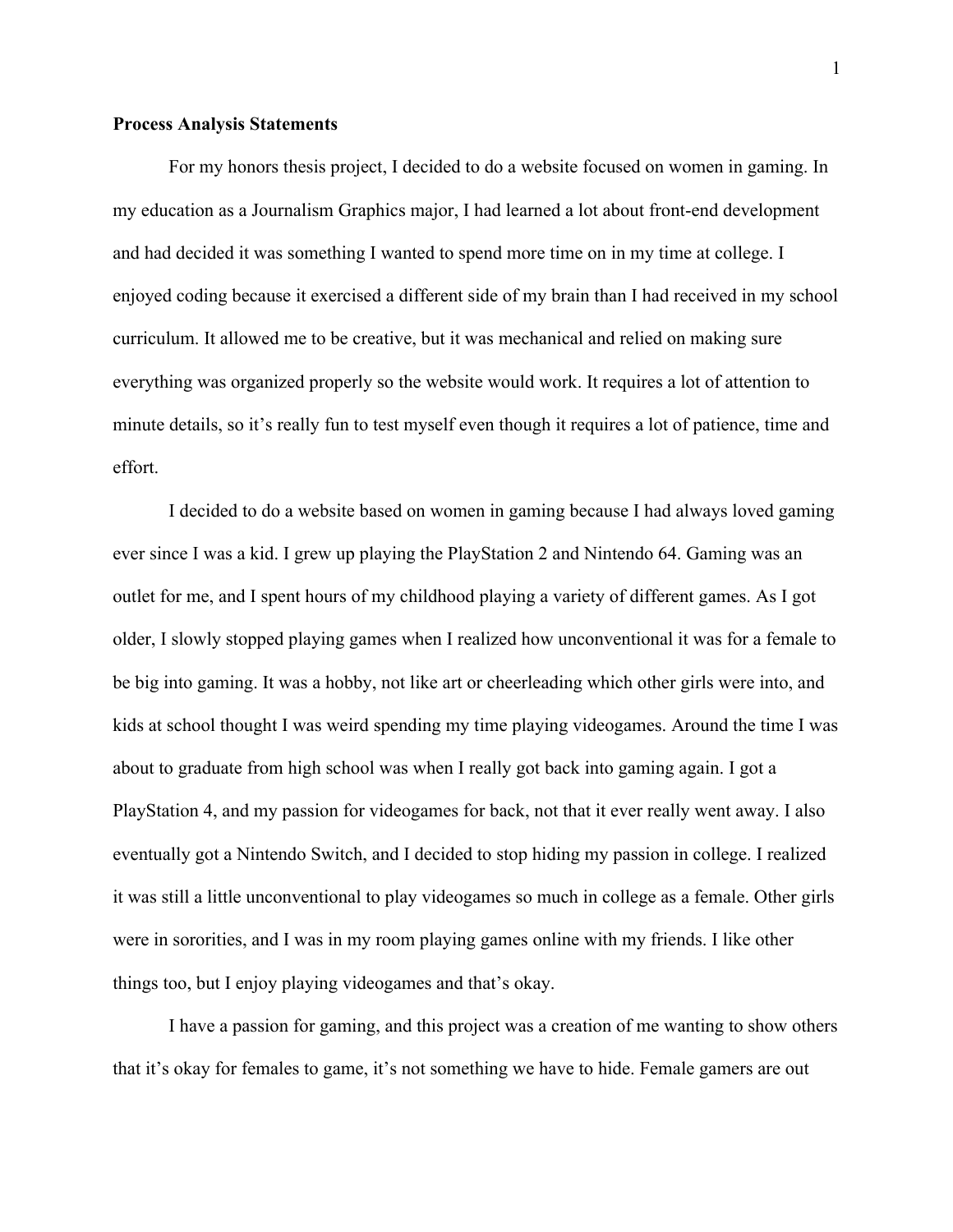there, even though it was sometimes hard to find information on it, but I wanted to create a website where anyone out there like me could find more information about women in gaming to learn that they aren't alone. I also want to publicize the fact that women are working in the industry, and it is completely normal for a woman to like videogames or even want to work in the industry. They don't have to like games like *Call of Duty* or *Fortnite* to be considered a "true gamer," but it's perfectly fine if they want to.

I know not everyone may understand everything that I'm talking about when it comes to gaming, which is why I included a glossary on my website that explained some key terms I will talk about here and on the site. If you don't understand a term, please refer to the link above and hopefully you will be able to find your answer.

This is where the idea for my thesis stemmed and it turned into this larger project. The beginning of my project started off with some bumps, and I guess the entire project faced some bumps in the road up until the very end. At the beginning of the Spring semester, I came back with the full intention of beginning my thesis as soon as possible. Then, I found out my project advisor would not be returning to the university, which made some major panic set in. I feel as if this describes the mood for the entire project. My focus went away from thinking about my project and how I would do it to finding a new advisor that would take on my project last minute. Thankfully, I was able to find someone and return to focusing on my thesis project.

I had some troubles with getting started on the thesis project. I had a large scope but was unsure about where exactly to start anything off. Eventually, I decided to start off with some research even though I was doing a creative project. I reached out to an old professor of mine who taught gaming at Ball State and asked him for some resources. He sent a few recommendations my way, but the majority of my time was spent doing research on the internet.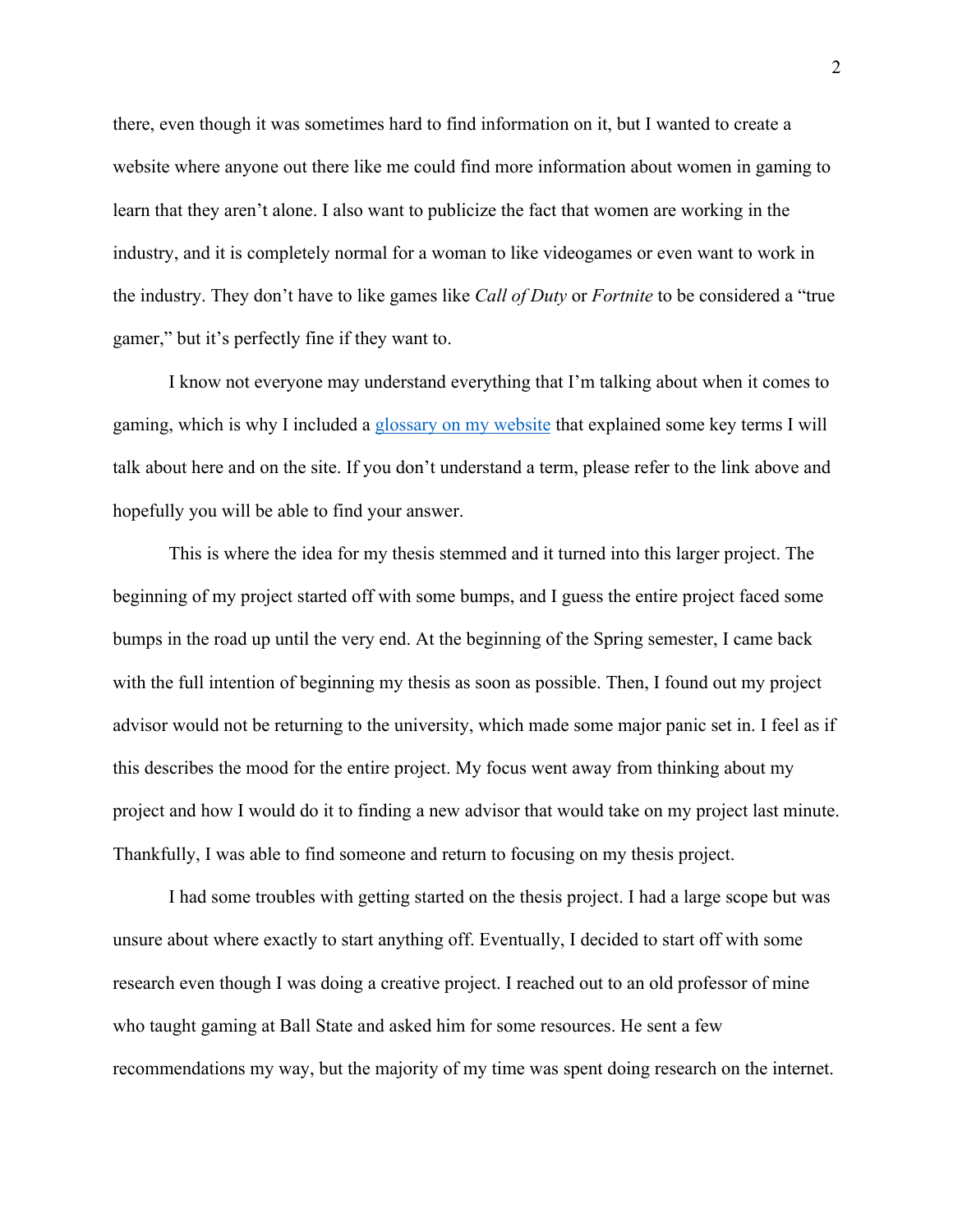It was actually quite difficult to find research on my specific topic. A lot of places didn't really focus on women in gaming, which was a further push to make me want to do this project in order to have a space for these topics. A lot of research I came across dealt with gambling or the same topics over and over, but after a lot of digging, I feel confident I found a great set of sources to help with my thesis.

The next steps began with me reading the resources I had compiled and trying to make sense of all of the information. These research articles were great at supporting some of the claims I had already seen myself. I read some information that infuriated me, but that was the point of this thesis, to talk about all of the information out there even if it's unsupportive or false. A big thing I wanted to talk about was how women were treated both inside and outside of the game, which is where a lot of effort went. Some players don't see female gamers as true gamers, not as good or just casual gamers, so they tend to get a lot of backlash. Reading some of these reports was unsettling, but I wanted my thesis to be as accurate as possible, which is why I tried to look it up so much.

From there I started writing out some of the blog posts on my website. As a journalism major, I felt as if writing blog posts would be the best bet for my thesis project. I've had assignments based on that in the past, and it's an interesting form of journalism to delve more into. My "Treatment of Women" section is where you can find these blog posts. I wrote them more like a features piece so I could bring in my experience from Byte, the entertainment magazine on campus. This meant writing them with a bit more personality and opinion, but also backing them up facts and research from other articles. This step took a lot of my time because I wanted to back up my points with multiple claims so the reader could see where I was coming from but also have the facts to make their own personal judgement. This portion also required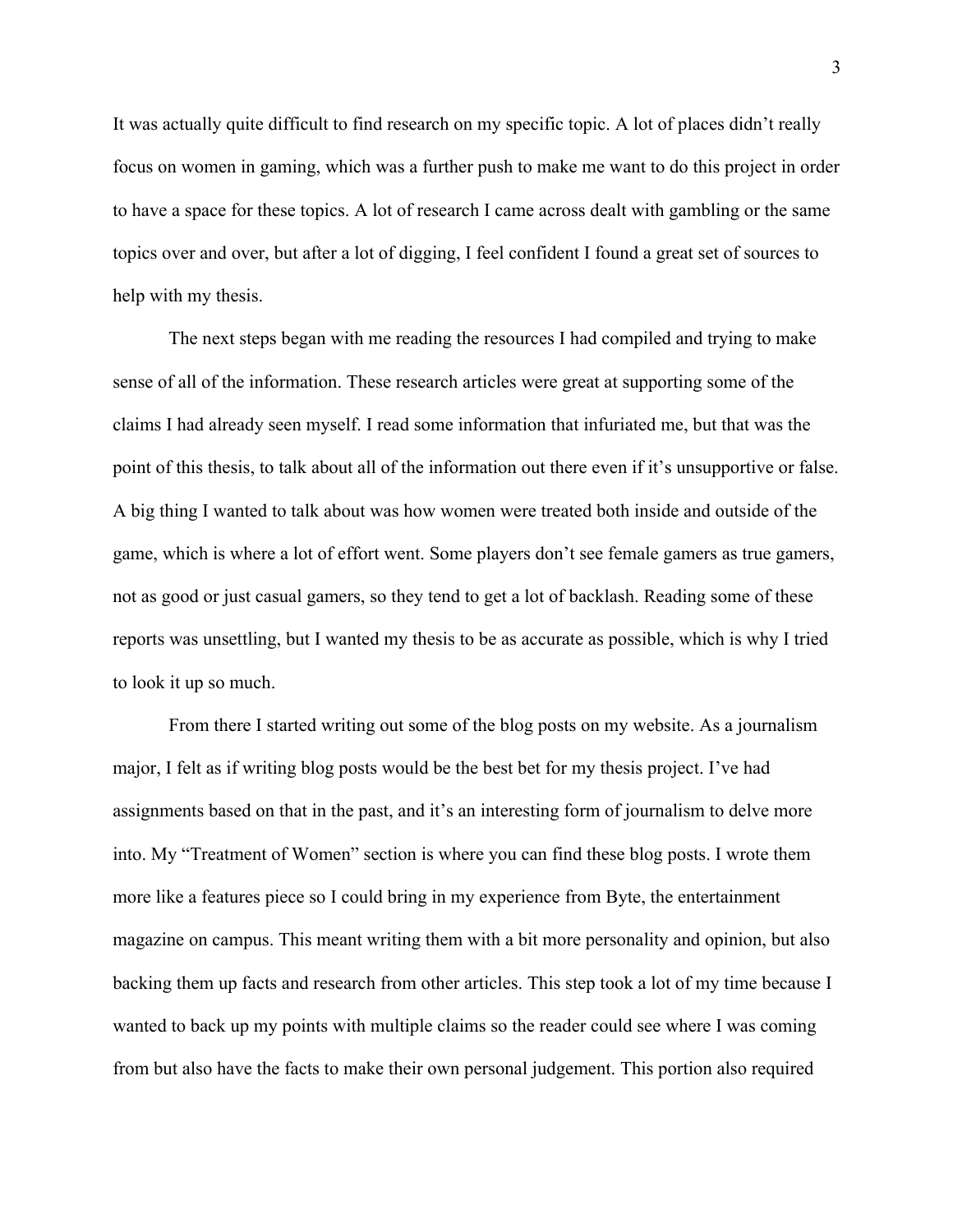me to collect images and make headers for each blog post. I will talk about building the website later one, but each blog post required coding a specific page for each post. This requires a lot of linking to other parts of the website to make sure everything flows together and making sure everything on each post was consistent with one another. Keeping track of a lot of different pages to display each post was difficult and time consuming, but I'm happy with the final result. Each paragraph of each piece of writing had to be placed separately in the code so they would be show up as different paragraphs. That means coping and pasting paragraphs separately into the code to be divided with paragraph tags.

The next portion I worked on was the "Prominent Women in Gaming History." This site was a combination of research and the utilization of a book I had been recommended by my professor, "Women in Gaming: 100 Professionals of Play." This book was a truly amazing resource as the authors had interviewed and combined this book of 100 different women working at some aspect in the gaming industry. It was a big help for this thesis as I was able to incorporate other women in my research besides the ones who had made history by starting up the gaming world.

This portion of the website highlights some women who have previously worked in the history and are currently working in it. It was interesting to highlight different aspects of the gaming world outside of developers and authors. The main problem with this was narrowing the number of women to feature down to a reasonable amount. Even though I would love to include every woman working in the industry, I had to select a few key people to highlight so I wouldn't be working on this project for the next couple of years. I chose some historical women to include, but also a few others I thought were making good differences in the world. I wrote short bios about each since websites tend to not have large pieces of text, and I had to collect images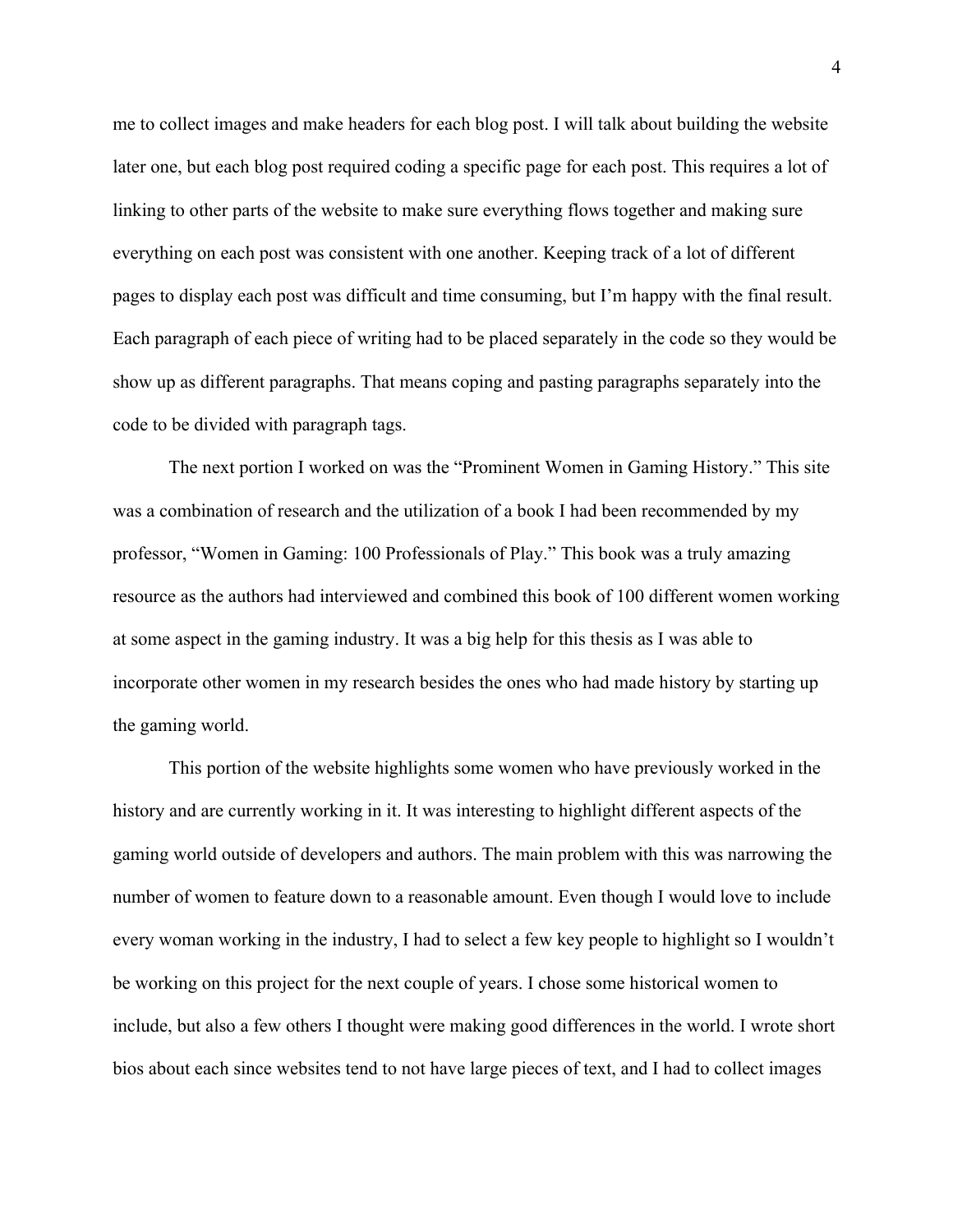of everyone. This was difficult since some didn't have proper photos, so I had to take LinkedIn or Twitter profile pictures. I then linked to some information that may be beneficial to the reader about each woman. Some linked to Twitter feeds while others linked to portfolios or articles about them. It was difficult to be consistent since not everyone had the same resources. This portion of the website was fairly time consuming as it required photo editing and making sure every link worked properly. You might notice that each link opened up a new tab instead of refreshing the one of my website. This require some extra tagging in the code to make sure I did it properly.

The "Background/History" portion also took some time to collect all of the data necessary. This section stemmed from a want to include some basic facts about why this is an important topic to talk about. I wanted to show the reader that even though gaming is typically seen as a male hobby, almost half of the people that game are females. I knew I wanted to create a few graphs for this, and the template I had chosen already had the stat counter to work with. I thought the counter was an interesting aspect to include in my website, which is why I decided to keep it. I also wanted to include areas where females have the largest audience of gaming mobile gaming. Although mobile gaming wasn't a main focus of my website, I thought including some stats like that would be beneficial. This section also highlights how few women are working in this industry, which is where a lot of problems may come from. Having so few in these areas, when women work in these areas in other industries, is rather troubling to see. I never found why there were so few women working in the industry, but I felt as if it was really important to highlight the growth over time. The glossary can also be found on this page, which is a graphic I made to highlight some key terms the reader may not understand. This was important to include because a lot of people may not understand the terms I am addressing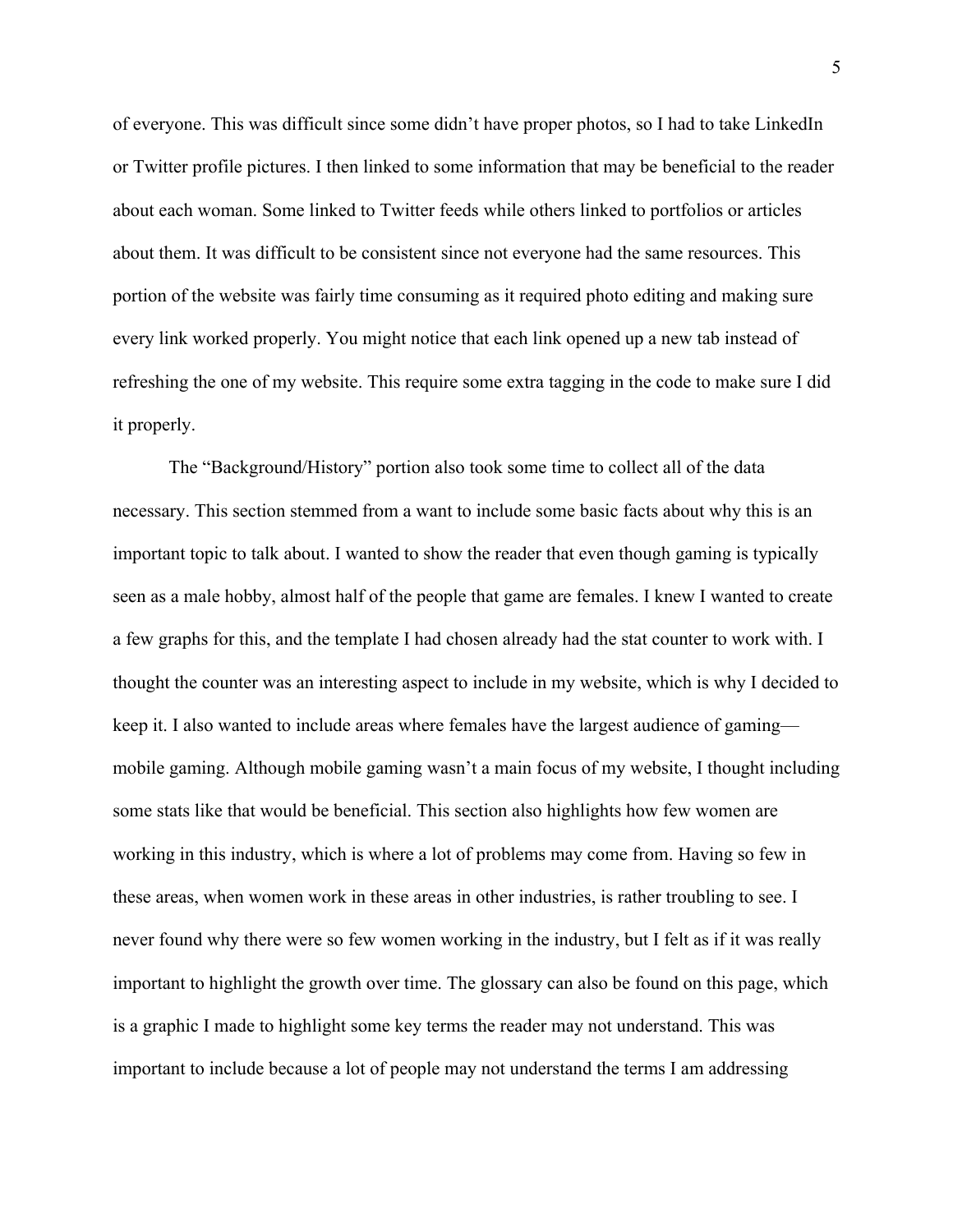throughout my entire thesis. This section dealt a lot with compiling information and deciding the best way to present it to the reader. I went back and forth a bit with different formats, but I'm happy with what I decided.

After collecting my research and writing, I focused a lot on the brand of my website. Since this was my creative thesis with a specific purpose, I needed it to have a nice, flowing brand that anyone could navigate the site and understand where they were. I developed the color palette after going through a list of options. I wanted something girly, but not overly girly, which is where my choices came from. The main header for the site included all of the names of females in game design from one of the books I used for my sources, *Women in Gaming: 100 Professionals of Play*. I felt as if this was important to showcase these women, even if I didn't have the time to include them elsewhere on the site.

The logo was one of the next things I did. This was difficult because I wasn't sure exactly what I wanted the logo to be. I didn't want it to be too complex, but I wanted it to make sense. After some rough sketches, I decided on an idea and then spent a lot of trial and error making the final project. The logo ended up being a mix of pieces to include. I drew the face of the girl and then had the nose be the female gender symbol. I felt as if that needed something more to connect it to gaming, so I started looking at things. Instead of choosing a headset, I decided to choose a VR headset, which is something a player would use when playing Virtual Reality games. I didn't want everything to be too repetitive, so I narrowed "Women in Gaming" down to "W.i.G" to showcase on the logo. After some critiques from some graphic design friends, I ended up with the final project, which can be seen in all sorts of places on my website.

For the graphics on my website, I wanted them to be fairly simple to not take away from the information presented. That is why most of them are text headers or basic photo illustrations.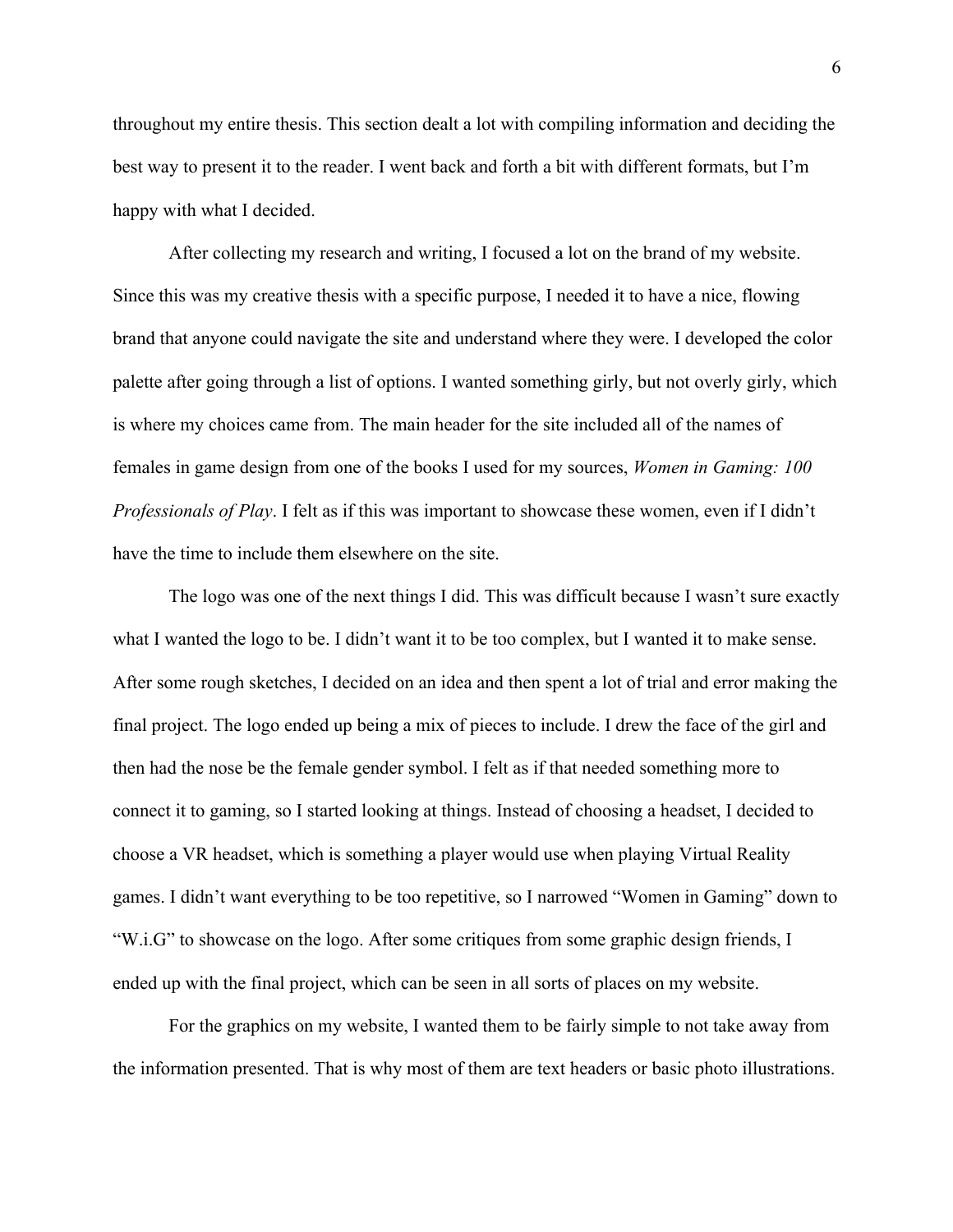I strived to be consistent in everything I made, which is why I felt the simplicity and neutrality of the pieces worked for the best.

The website was quite difficult to code. I started with a Bootstrap 4 template called Neos that I updated to make my own. This included editing the CSS and HTML to change the code to fit what I wanted the website to look like. There was a lot on this template I liked, like the angles and some of the larger images, but there was a lot that I found unnecessary or didn't like for the purposes of my thesis. One of the first things I did was change the colors to match my color palette. This was actually a lot more work than I thought it would be. In some cases, the colors would be hidden in the JavaScript file instead of the usual CSS style file.

I also began changing the layout to fit how I wanted it. Some things I had to add to the site to get them the way I wanted, like some blog posts and text placement, but others required movement from a different page. This process required a lot of file management since I had to make sure each file was consistent and wasn't missing anything. When I needed to change the navigation bar, I had to change it on each separate file it was on. That meant changing small details on 11 different files to make sure they were cohesive with each other. This wasn't too bad until I forgot a key detail, like when I forgot to add the favicon until the very end. The favicon is the little image that appears in the tab next to the title of your website. Mine is my logo, and it got added in at the last minute because I forgot about it until I had almost uploaded the website.

Picture management was also difficult to keep track of since I had so many different images I wanted to include. The original website used a lot of the same files over and over, so I had to go through and change each one individually so no image on the site would repeat unless it was supposed to. There are 39 different images on the website that I had to save and edit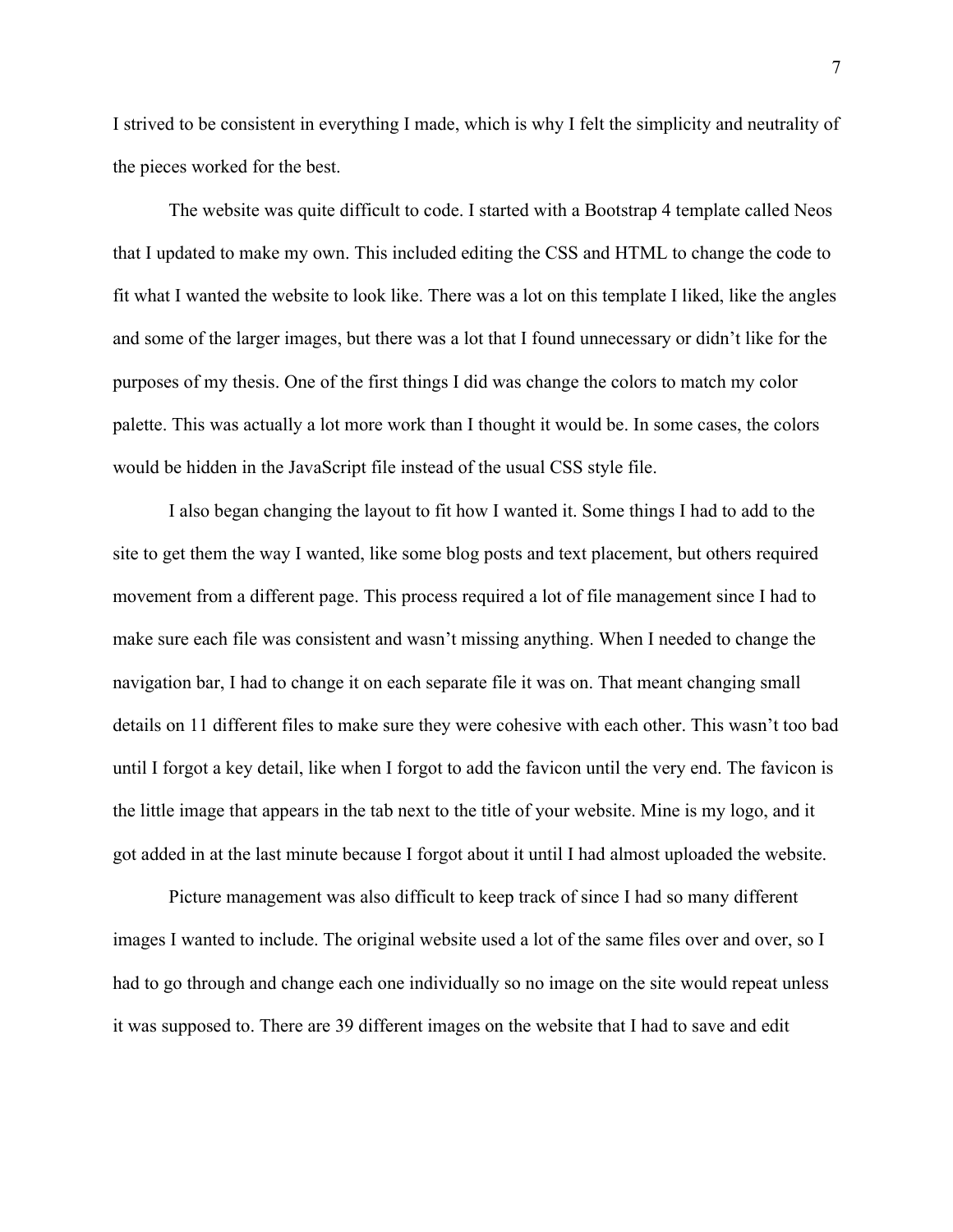separately, which took a bit of time. I needed to make sure each image had a small file size, so it wouldn't take up too much storage when I uploaded it to my hosting.

I love coding, but it is such a time-consuming process. I tried to focus on the small details so my site would look seamless; I didn't want to have any errors on the site. One place where I actually spent some time on the smaller details was the specific blog pages, so if you go to the "Treatment of Women" section and click on one of the links. On the sidebar, there is an about the author section with a button that links to more info. If you click that button, it will take you back to the homepage but instead of going to the top of the page, it will bring you right to the about section. This required some specific tagging of containers in my code to match the classes and ids. This might not make much sense to someone who doesn't code, but it's a lot of tagging specific items and then referring to them later. I felt as if this would be good to include in order to show off some of my knowledge of coding.

My creative thesis took a lot of research, time and effort, and I hope this process analysis statement shed some light on how exactly I completed my thesis. It required a lot of work in stages and planning in order to achieve all of the goals I had for my thesis. This is one of the biggest projects I have ever undertaken, and I hope the results show the amount of work I put into this project.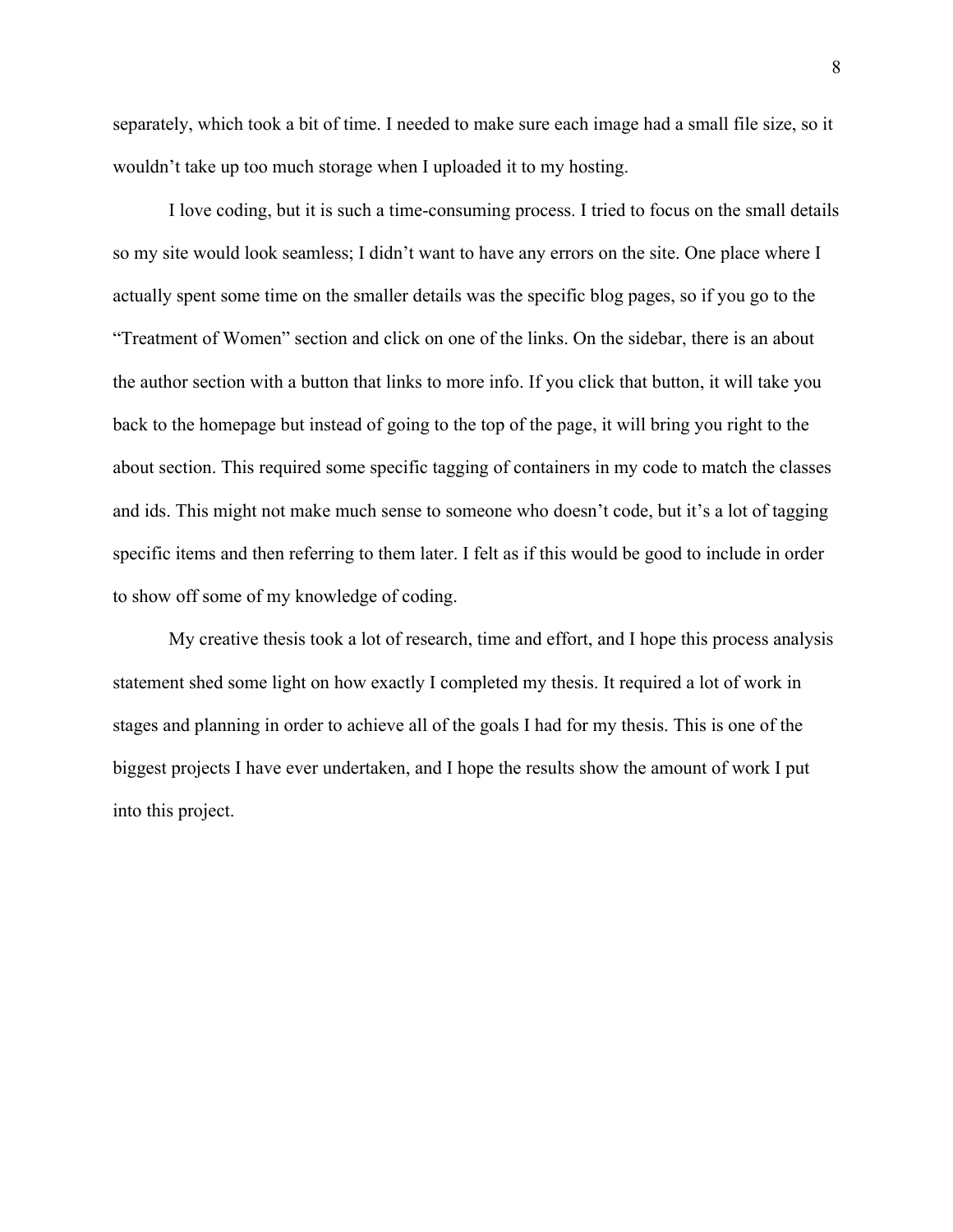#### **Documentation of Sources**

The sources to my website can be found via this link:

https://docs.google.com/document/d/1vSc97ODO9I9Fq04eocY5-

dBASgzkf9aEolfIojMPz8Y/edit?usp=sharing. They are also reposted below. Although AP Style is the standard source for my thesis, it does not have a proper way to document sources, so the following are in MLA format.

- "11 Women Who Shaped The World Of Gaming." *Geek.com*, 13 Mar. 2018, www.geek.com/games/11-women-who-shaped-the-world-of-gaming-1733556/.
- "A Brief History of Women in Gaming: The 1980s The Strong National Museum of Play Google Arts & Culture." *Google*, Google, artsandculture.google.com/exhibit/a-briefhistory-of-women-in-gaming-the-1980s-the-strong/CwKCGJf3HpdoIg?hl=en.
- Cohen, D.S. "The Most Important Women in the History of Video Games." *Lifewire*, Lifewire, 24 June 2019, www.lifewire.com/women-in-history-of-video-games-729746.
- Cohen, D.S. "The Most Important Women in the History of Video Games." *Lifewire*, Lifewire, 24 June 2019, www.lifewire.com/women-in-history-of-video-games-729746.
- Corsun, David L., and Wanda M. Costen. "Is the Glass Ceiling Unbreakable?" *Journal of Management Inquiry*, vol. 10, no. 1, 2001, pp. 16–25., doi:10.1177/1056492601101003.
- Fox, Jesse, and Wai Yen Tang. "Women's Experiences with General and Sexual Harassment in Online Video Games: Rumination, Organizational Responsiveness, Withdrawal, and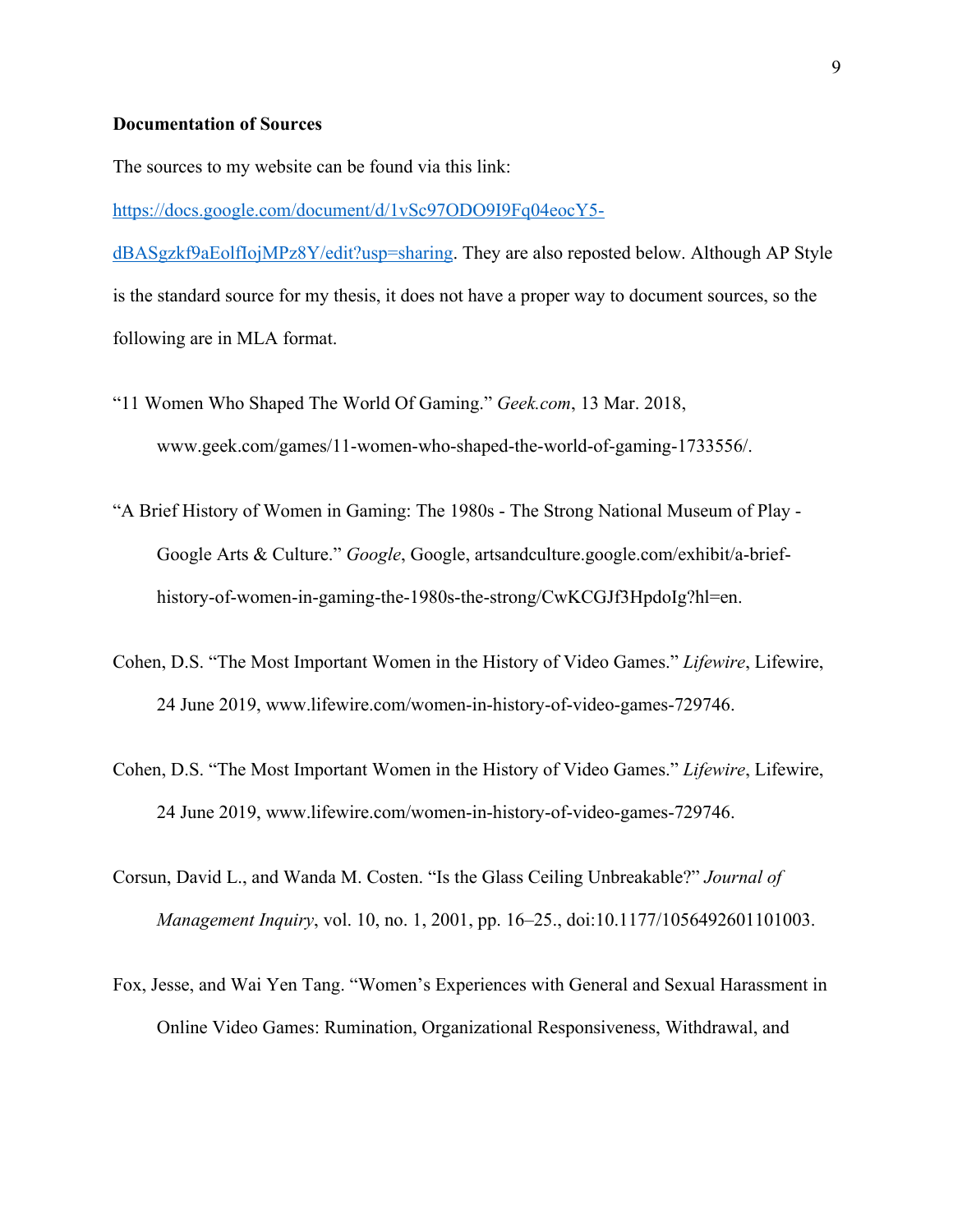Coping Strategies." *New Media & Society*, vol. 19, no. 8, 2016, pp. 1290–1307., doi:10.1177/1461444816635778.

- Frank, Allegra. "Persona 5 Director Gives Disappointing Reason for Passing on Female Lead." *Polygon*, Polygon, 5 Apr. 2017, www.polygon.com/2017/4/5/15190808/persona-5-femalemain-character-protagonist.
- Gach, Ethan. "Escape From Tarkov Developers Say Adding Playable Women Would Be A 'Huge Amount Of Work'." *Kotaku*, Kotaku, 7 Jan. 2020, kotaku.com/escape-from-tarkovdevelopers-say-adding-playable-women-1840854949?utm\_medium=Socialflow.
- Garcia, Erica S., and Chanelle M. Johnson. "Using Feminist Family Therapy and a Multidisciplinary Collaboration to Address Issues Regarding Sexism in Gamers." *Journal of Feminist Family Therapy*, vol. 31, no. 1, 2018, pp. 19–39., doi:10.1080/08952833.2018.1526512.
- Gestos, Meghan, et al. "Representation of Women in Video Games: A Systematic Review of Literature in Consideration of Adult Female Wellbeing." *Cyberpsychology, Behavior, and Social Networking*, vol. 21, no. 9, 2018, pp. 535–541., doi:10.1089/cyber.2017.0376.
- Gonzales, Andrea, and Sophie Houser. *Girl Code: Gaming, Going Viral, and Getting It Done*. Harper, an Imprint of HarperCollins Publishers, 2018.
- Gorman, Kate. "How Women Are Driving Growth in the Gaming Industry." *Twice*, 31 Oct. 2018, www.twice.com/blog/future-gaming-is-female.

Gray, Kishonna L., et al. *Feminism in Play*. Springer International Publishing, 2018.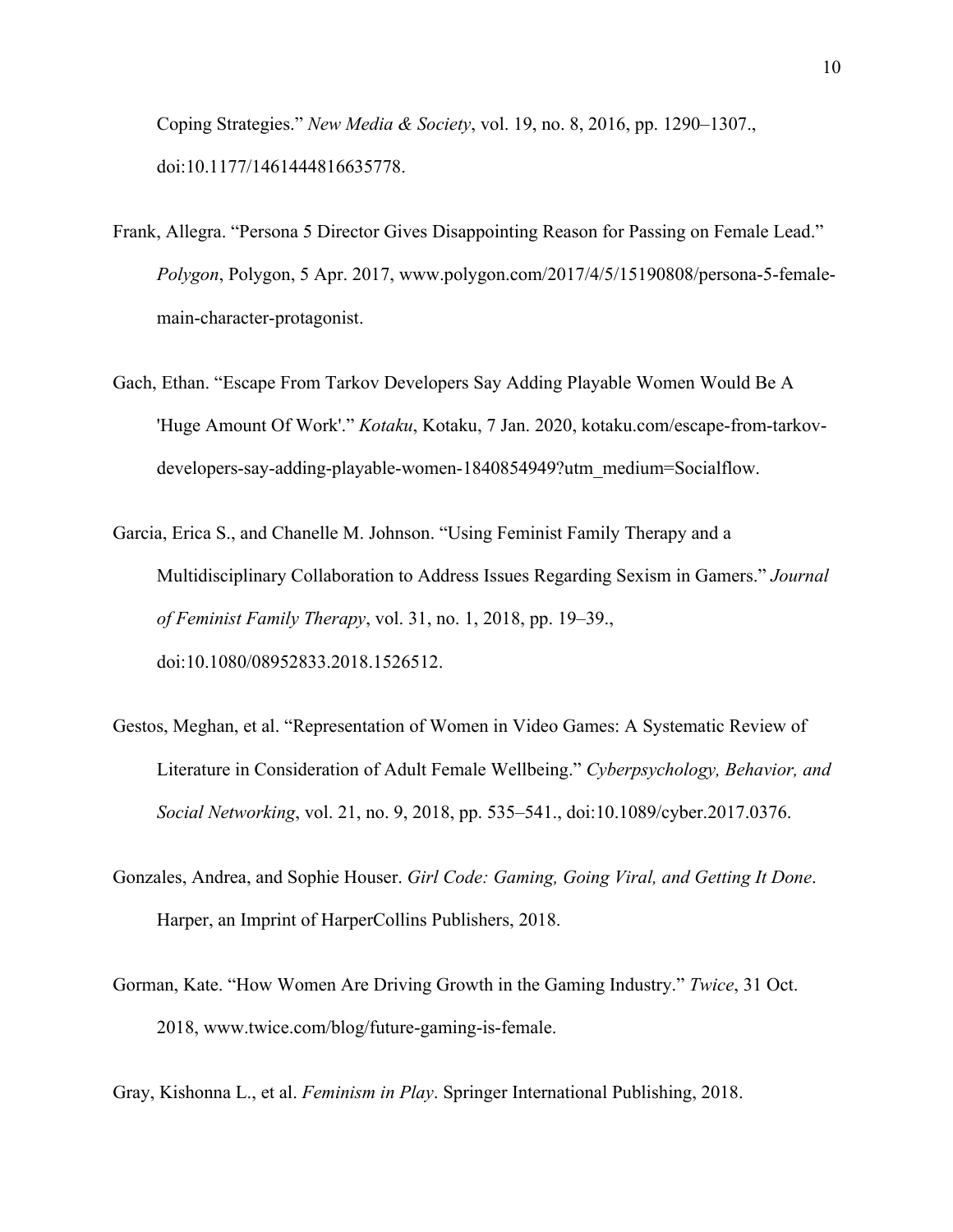- Griffin, Aaron. "Parsing the Mixed Feminist Feelings About Bayonetta in Smash Bros." *Parsing Mixed Feminist Feelings on Bayonetta in Smash Bros. | The Mary Sue*, 23 Feb. 2016, www.themarysue.com/bayonetta-in-smash-bros/.
- Harveston, Kate. "A Brief History of Female Representation in Video Games." *HeadStuff*, 4 July 2017, www.headstuff.org/topical/female-representation-in-video-games-history/.
- Hayes, Elisabeth. "Women, Video Gaming and Learning: Beyond Stereotypes." *TechTrends*, vol. 49, no. 5, 2005, pp. 23–28., doi:10.1007/bf02763686.
- Hepler, Jennifer Brandes. *Women in Game Development: Breaking the Glass Level-Cap*. CRC Press, 2017.
- Johnson, Eric. "Rated S for Sexism: To Fix Misogynistic Games, We Need a Better Filter." *Vox*, Vox, 2 Sept. 2014, www.vox.com/2014/9/2/11630424/rated-s-for-sexism-to-fixmisogynistic-games-we-need-a-better-filter.
- Kafai, Yasmin B. *Beyond Barbie and Mortal Kombat: New Perspectives on Gender and Gaming*. MIT Press, 2011.
- Kim, Hyeshin. "Women's Games in Japan." *Theory, Culture & Society*, vol. 26, no. 2-3, 2009, pp. 165–188., doi:10.1177/0263276409103132.
- LeJacq, Yannick. "Ubisoft In Trouble Over Comments About Female Characters." *Kotaku*, Kotaku, 12 June 2014, kotaku.com/ubisoft-in-trouble-over-comments-about-femalecharacter-1589611410.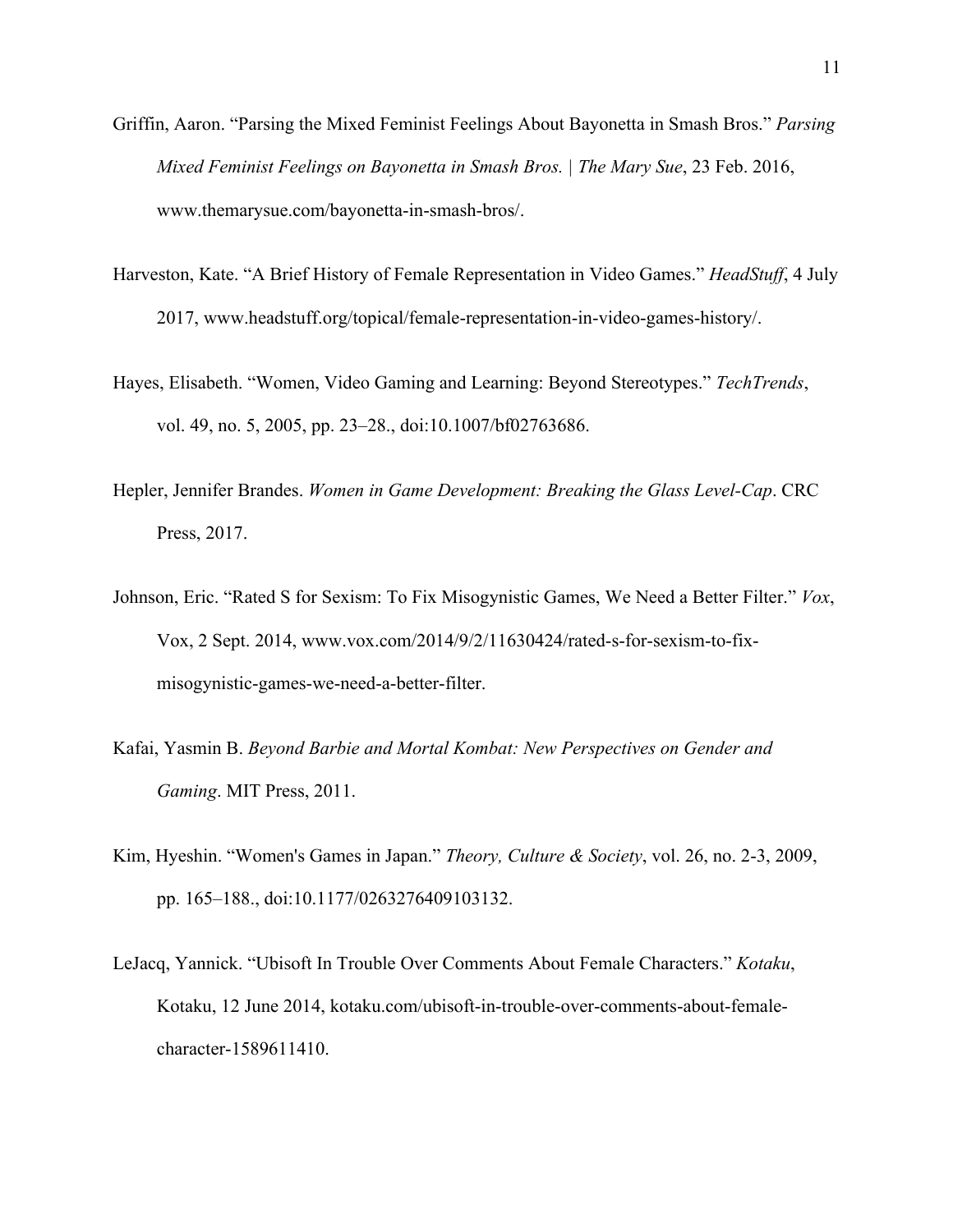- Lewis, Helen. "Game Not Over." *The Nation*, 23 Mar. 2015, www.thenation.com/article/archive/game-not-over/.
- Lopez-Fernandez, Olatz, et al. "Female Gaming, Gaming Addiction, and the Role of Women Within Gaming Culture: A Narrative Literature Review." *Frontiers in Psychiatry*, vol. 10, 2019, doi:10.3389/fpsyt.2019.00454.
- Lynch, Teresa, et al. "Sexy, Strong, and Secondary: A Content Analysis of Female Characters in Video Games across 31 Years." *Journal of Communication*, vol. 66, no. 4, 2016, pp. 564– 584., doi:10.1111/jcom.12237.
- Malkowski, Jennifer, and TreaAndrea M. Russworm. *Gaming Representation: Race, Gender, and Sexuality in Video Games*. Indiana University Press, 2017.

Marie, Meagan. *Women in Gaming: 100 Professionals of Play*. DK/Prima Games, 2018.

- Ortiz, Jen. "How Female Gamers Are Trying to Reinvent the Industry." *Marie Claire*, 21 Oct. 2019, www.marieclaire.com/career-advice/a25379999/female-gamers/.
- Romano, Aja. "What We Still Haven't Learned from Gamergate." *Vox*, Vox, 20 Jan. 2020, www.vox.com/culture/2020/1/20/20808875/gamergate-lessons-cultural-impact-changesharassment-laws.
- Sarkeesian, Anita. "Female Representation in Videogames Isn't Getting Any Better." *Wired*, Conde Nast, www.wired.com/story/e3-2019-female-representation-videogames/.